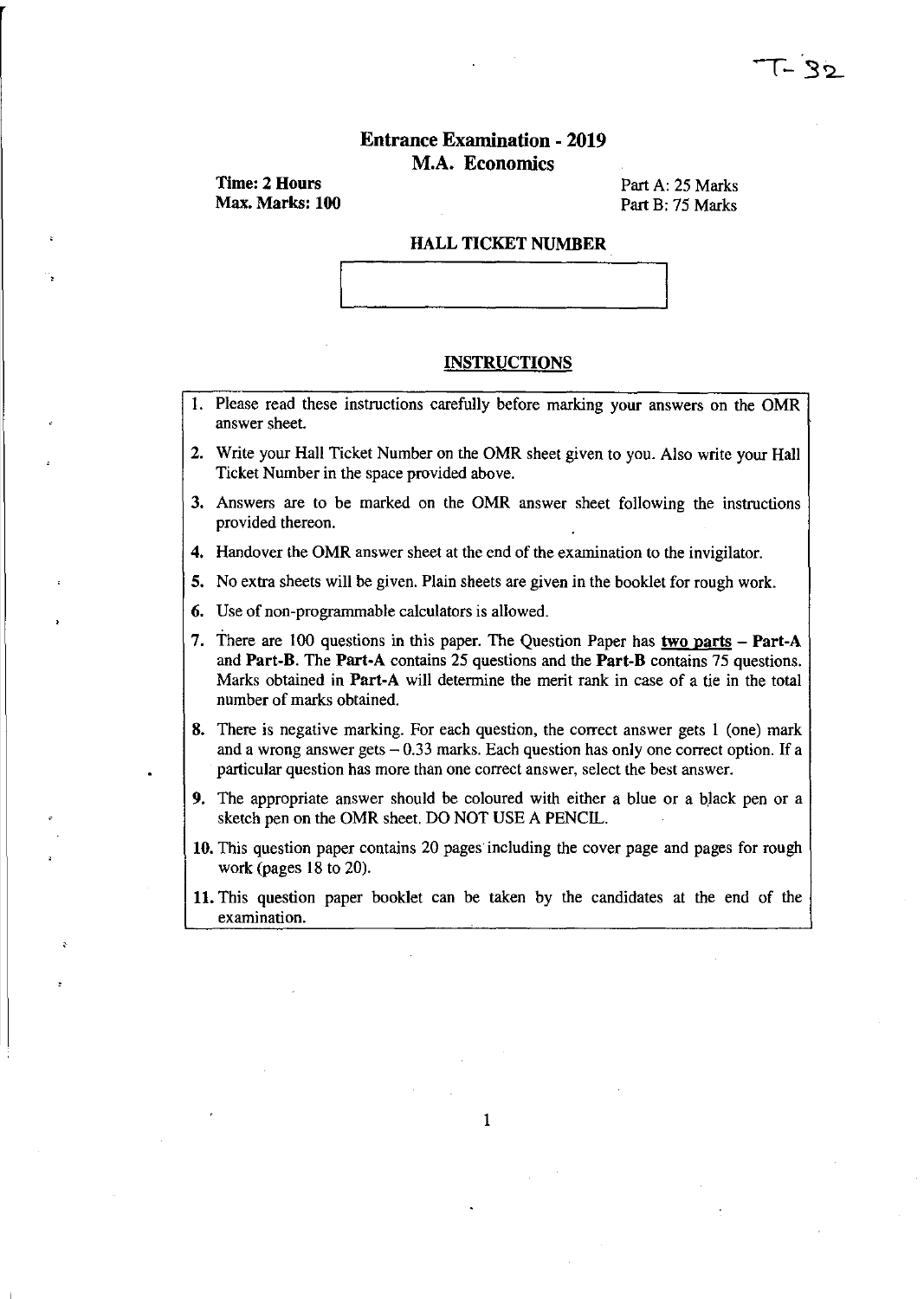# **Part** - A

1. In Microeconomics, the market is conceived primarily as an institution for

- A. creating new resources equitably
- B. allocating resources equitably
- C. creating new resources

r

D. allocating given resources

2. Real gross domestic product (GDP) of an economy is best defined as:

- A. The market value of goods and services produced in an economy
- B. All goods and services produced in an economy stated in the prices of a given year
- C. The market value of all final goods and services produced in an economy stated in the prices of a given base-year
- D. The market value of goods and services produced in an economy stated in currentyear prices.
- 3. While estimating Minimum Support Prices (MSP), the Coinrnission for Agricultural Costs and Prices (CACP) in India analyzes which of the following factors? (Source: https://cacp.dacnet.nic.in)
	- A. Cost of production
	- B. Terms of trade between agriculture and non-agriculture
	- C. Price trends in the market, both domestic and international
	- D. All of the above

4. A risk-loving or risk-seeking consumer

- A. values an incremental increase in wealth less highly than an incremental decrease in wealth and will reject a fair gamble
- B. values an incremental increase in wealth more highly than an incremental decrease in wealth and will see a fair gamble, may even accept some unfair gambles
- C. will give same importance to each additional unit of increased money or wealth
- D. None of these

5. The trade triangle of a country shows

- A. The positive extent of the exploitation by that country of its trading partners
- B. That the country is only trying to export commodities without any imports
- C. That the number of units of the imported commodity must exactly equal the number of units of the exported commodity
- D. That the value of its total quantity of imports and the value of its total quantity of exports are equal
- 6. In the Keynesian cross model, if the interest rate is constant, the MPC is 0.6, and taxes are increased by rupees 100, by how much does income change?
	- A. It increases by rupees 160
	- B. It decreases by rupees 160
	- C. It decreases by rupees 150
	- D. It increases by rupees 150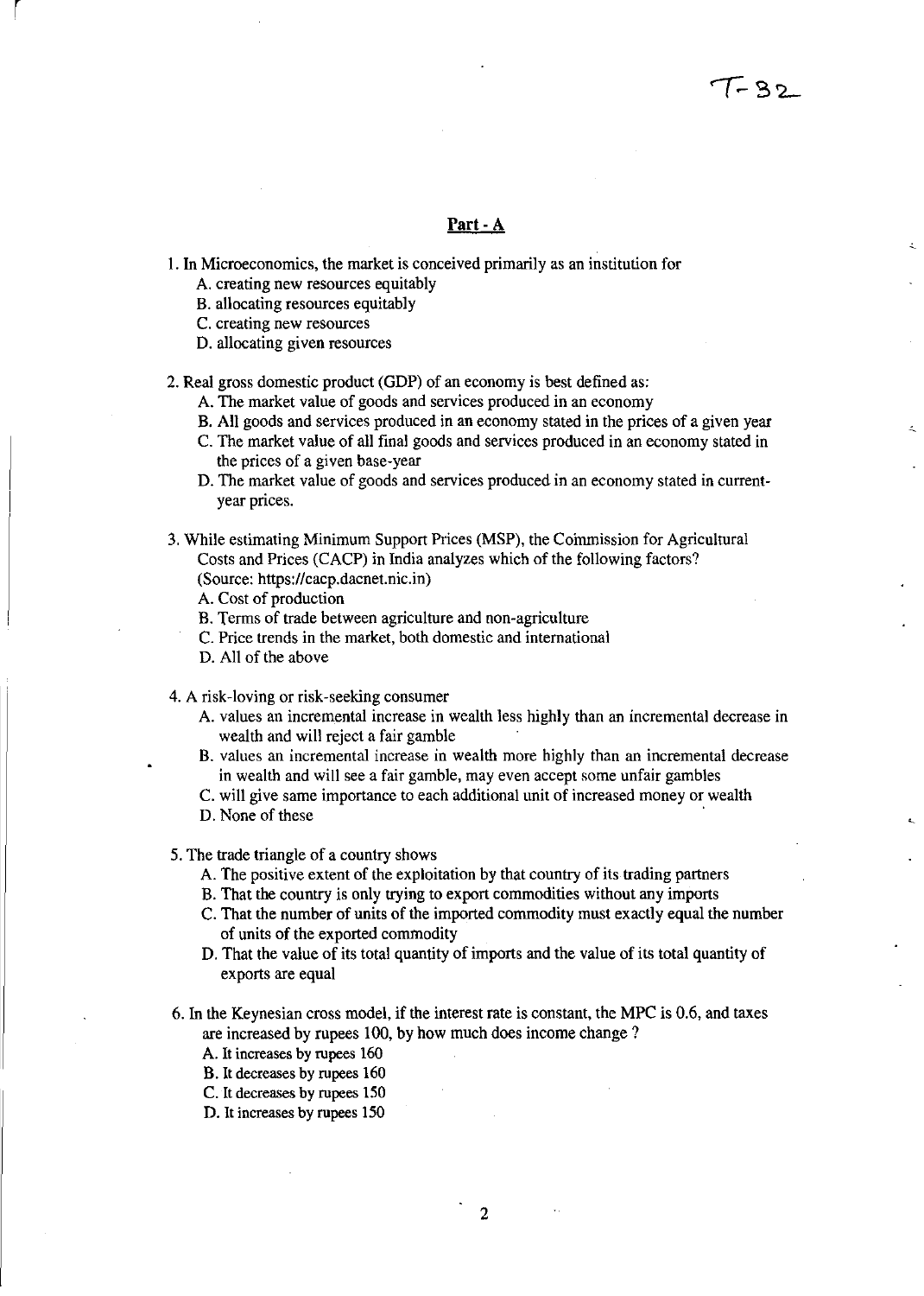7. If the marginal propensity to consume (MPC) is large, then,

A. the IS curve relatively steep

B. the IS curve is relatively flat

C. the LM curve is relatively steep

D. the LM curve is relatively flat

8. Consider the production function given here:  $y = -x^3 + 6x^2 + 15x$ , where *y* is output and  $x$  is input (capital). For what value of  $x$  will the marginal product of capital start decreasing?

A.  $x = 1.5$ 

r

**B.**  $x = 2.0$ 

 $C. x = 15$ 

D.  $x = 3.0$ 

9. 'Fiscal Deficit' in public finance is defined as a situation where

- A. a government's total expenditures exceed the total revenue that it generates, including money from borrowings
- B. a government's total expenditures exceed the total revenue that it generates, excluding money from borrowings
- C. a government's total expenditures exceed the total tax revenues plus borrowings from international agencies .
- D. None of the above
- 10. Which of the following is the alternative name of expected utility function?

A. Cobb-Douglas form of utility function

B. Sione-Geary utility function

C. von Neumann-Morgenstern utility function

D. Non-probability utility function

- 11. Assumption of 'Non-satiation property' in consumer's utility analysis states that consumers
	- A. are satisfied with existing commodity prices and income level
	- B. are never satisfied with equilibrium point on the indifference curve
	- C. prefer less to more wealth and marginal utility of wealth is strictly negative

D. prefer more to less wealth and marginal utility of wealth is strictly positive

12. When two commodities (X and Y) are perfect substitutes of each other, consumer's indifference curve will be

A. Rectangular hyperbola

B. Kinked shaped

C. Linear

D. Non-linear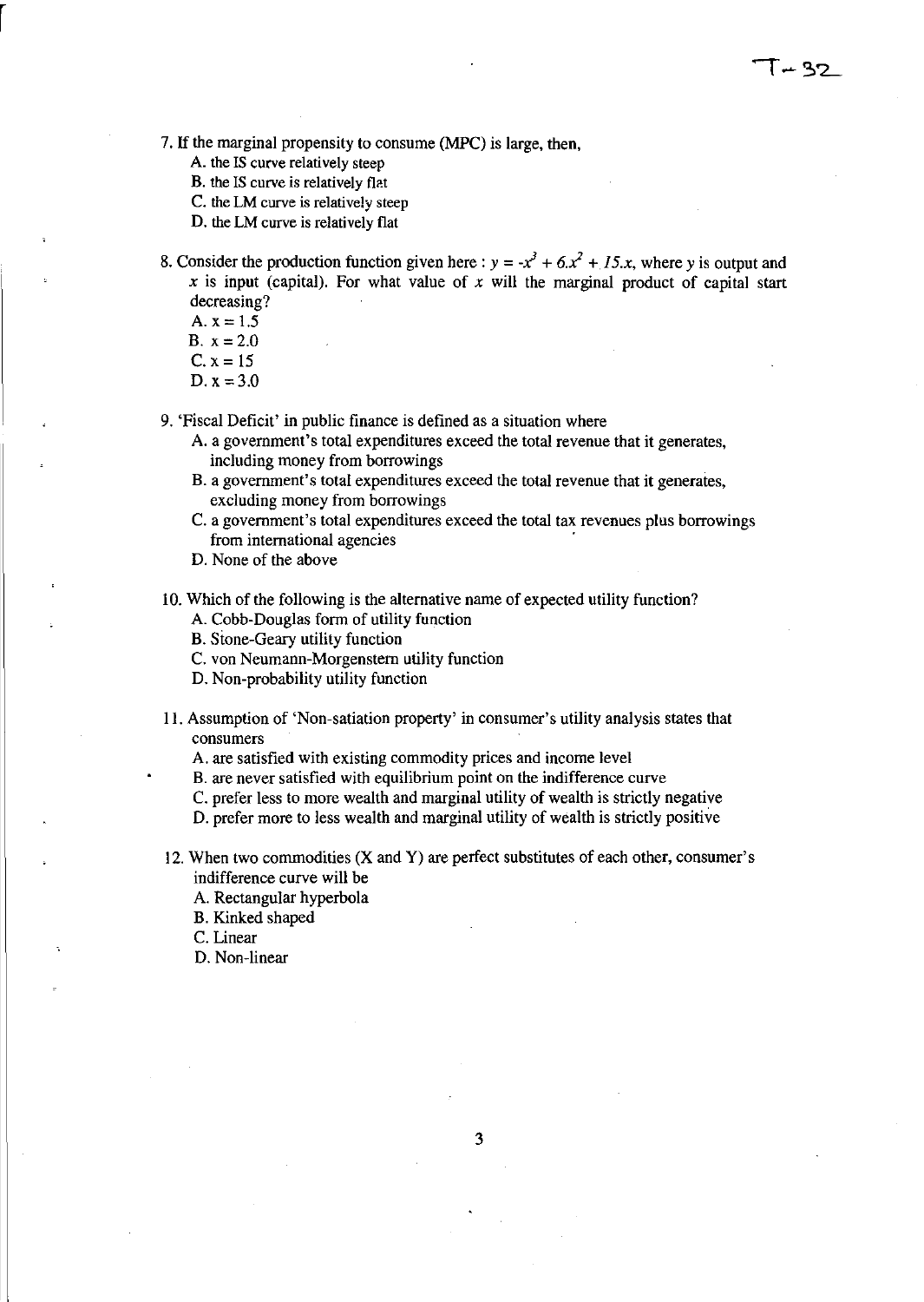- 13. Which of the following is true when two indifference curves intersect each other?
	- A. It violates assumptions of transitivity and more is better
	- B. Equilibrium solution is attained at the intersection point
	- C. Convexity property is not satisfied for each indifference curve
	- D. None of the above
- 14. Which of the following is relevant for test for equality of variances of two populations? A. z-statistic
	- B. t- statistic
	- C.  $\chi^2$  statistic
	- D. F-statistic
- 15. Classification of inputs of production into 'fixed inputs' and 'variable inputs' is
	- A. valid only in the short run
	- B. valid only in the long run
	- C. valid only in agriculture sector
	- D. none of the above
- 16. The set of all technologically feasible production plans is called the firm's ........ .
	- A. input requirement set
	- B. technologically efficient production process
	- . C. production function
	- D. production set
- 17. Elasticity of substitution between two factor inputs for a Leontief isoquant is equal to ...
	- A.one
	- B. constant except one and zero
	- C. zero
	- D. infinity

18. The theory of 'Optimal Currency Area' (OCA) was pioneered by the Economist,

- A. Balassa-Samuelson
- B. Paul Krugman
- C. Robert Mundell
- D. Mundel-Fleming
- 19. Operation of the principle of income multiplier assumes
	- A. Unchanging prices
	- B. Excess industrial capacity
	- C. Unemployed labour
	- D. All of the above
- 20. If the economy is on the LM curve, but is to the left of the IS curve, aggregate output will \_\_\_\_\_\_ and the interest rate will \_\_\_\_\_
	- A. fall, fall
	- B. fall. rise
	- C. rise, fall
	- D. rise, rise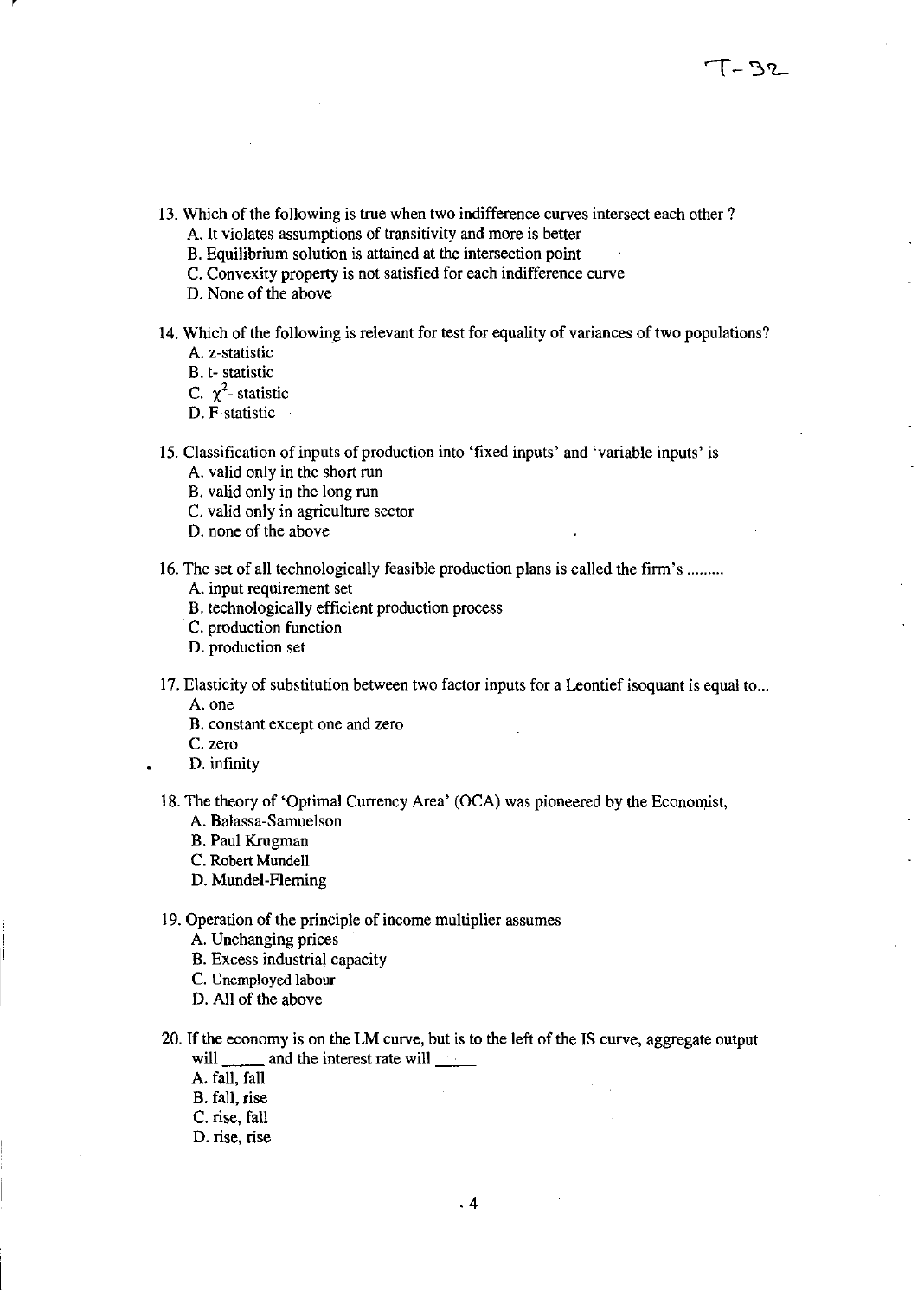- 21. For a sample data, if Mean < Median < Mode, then the distribution is
	- A. skewed to the right (positive skewness)
	- B. skewed to the left (negative skewness)
	- C. symmetric
	- D. None of the above

22. Which one is not an assumption of the Mahalanobi two-sector model?

- A. the economy consists of two sectors consumption goods and capital goods
- B. the economy is open and free foreign trade operates
- C. no changes in prices
- D. full capacity production takes place

### Answer the following three questions (23 to 25) based on the information in BOX-l

#### BOX-l

Demand and supply functions in a competitive market are given as  $D = 40 - 4P$ and  $S = 5P - 5$  respectively where P is the price of the commodity, D is the demand and S is the supply quantity.

23. In Box-1, quantity Q and price P at the equilibrium point will be equal to

- A.  $Q = 20$  units and  $P = 5$  units
- B.  $Q = 5$  units and  $P = 20$  units

C.  $Q = 40$  units and  $P = 55$  units

D.  $Q = 4$  units and  $P = 15$  units

24. From information in Box-I, which of the following statements is true ?

- A. demand curve is downward sloping with a slope of +5 and supply curve is upward sloping with a slope of +40
- B. demand curve is downward sloping with an intercept of 4 and supply curve is upward sloping with an intercept of +5
- C. demand curve is downward sloping with a slope of -4 and supply curve is upward sloping with a slope of +5
- D. None of the above
- 25. In Box-1, if a commodity tax of rupee 1 per unit is levied, total government tax revenue collected will be equal to (approximately)
	- A. Rupees 100
	- B. Rupees 200
	- C. Rupees 5
	- D. Rupees 18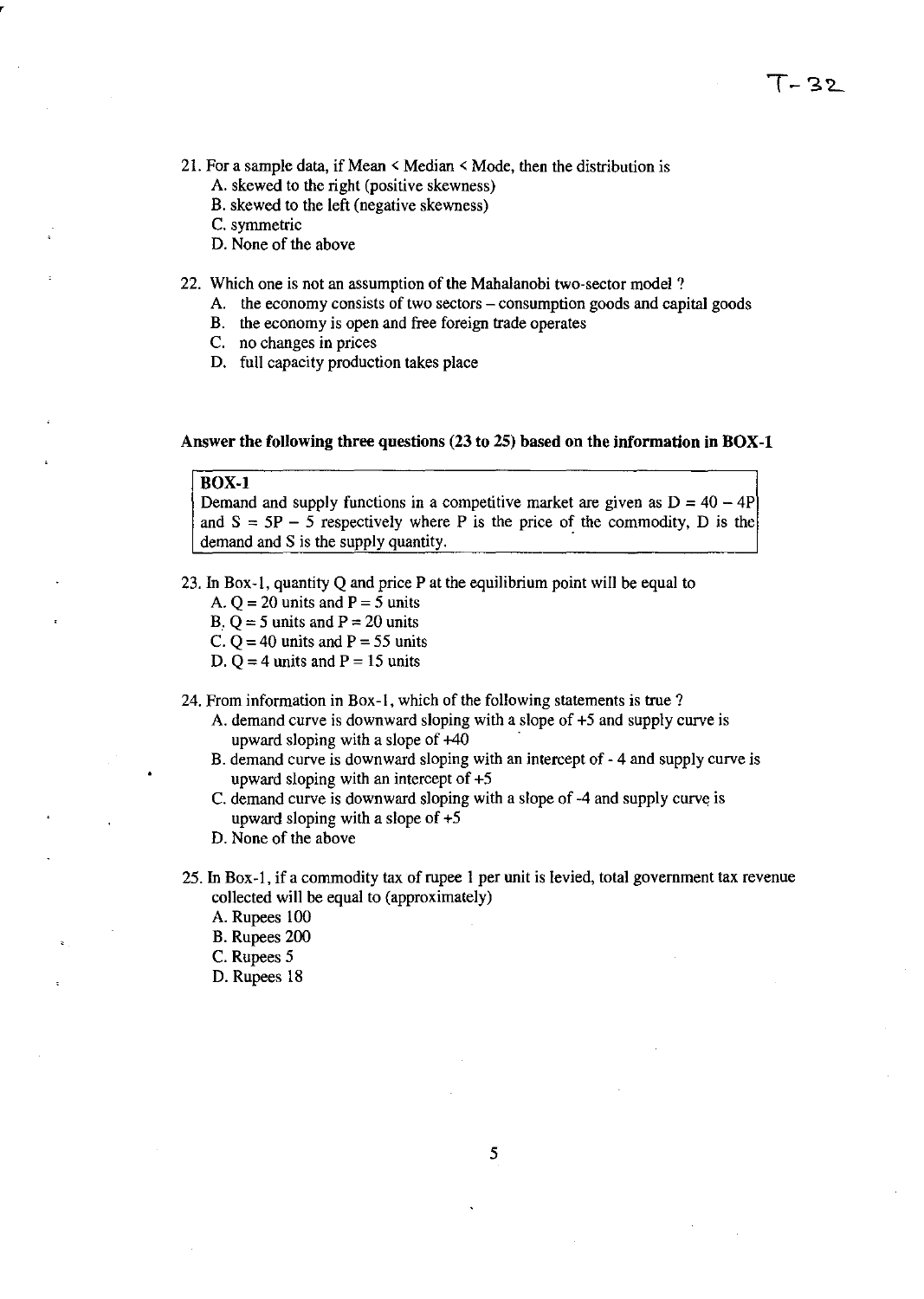### **Part· B**

- 26. Which of the following is not a part of 'Bertrand Paradox' definition?
	- A. differentiated products of producers
	- B. capacity or supply constraints of producers
	- C. non-zero total profits earned by producers
	- D. none of the above

27. In a Stackelberg quantity leadership model, which is true?

- A. Follower incorporates leader's reaction function in its profit maximization
- B. Leader incorporates follower's reaction function in its profit maximization
- C. Leader acts like a monopolist and all followers act like competitive firms
- D. It is a one-shot-game where both leader and follower act simultaneously
- 28. Given below are statements for a Cartel

(i) Cartel acts like a monopoly

- (ii) Firms under Cartel compete on output quantity rather than on price
- (iii) Firms can earn higher profits in Cartel compared to Cournot Nash equilibrium
- (iv) Cartel can exist even in perfect competition also

Which of the following statements is true ?

- A. Only (ii) is true
- B. Only (iv) is true
- C. Both (i) and (iii) are true
- D. None of the above

.29. Which is not true for a perfect competition?

- A. Non-homogeneous products of firms
- B. Asymmetric information among buyers and sellers
- C. Perfect competition market is capable of achieving pareto efficient allocation even when externalities are present
- D. All of the above

30. A price discriminating monopolist wiJI be able to earn higher profit if

A. higher price is charged in the sub-market having a greater price elasticity of demand

B. lower price is charged in the sub-market having a greater price elasticity of demand

C. Price elasticities in all sub-markets are equal

D. Marginal cost in each sub-market is equal to the marginal revenue of total output

31. The Marginal Productivity Theory of distribution is explained by J. B. Clark in his book

A. Social Justice without Socialism (1914)

B. Essentials of Economic Theory (1907)

C. The Distribution of Wealth: A Theory of Wages. Interest and Profits (1899)

D. The Philosophy of Wealth: Economic Principles Newly Formulated (1886)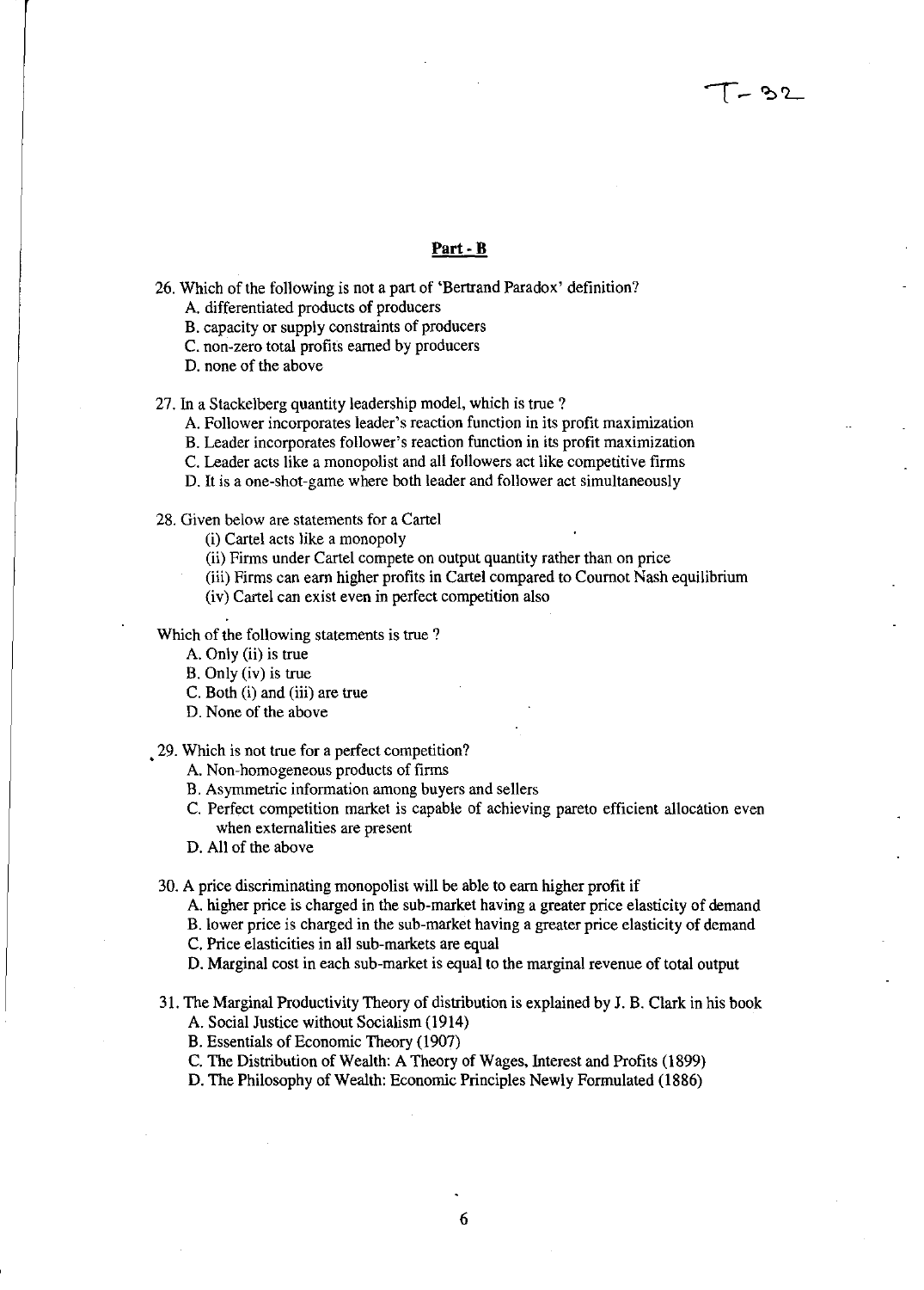- 32. The problems of adverse selection in Economics arise due to
	- A. the principal can observe directly actions of agents
	- B. heavy taxations, monopoly market problems and symmetric information
	- C. the full information among economic agents on product qualities
	- D. a situation where sellers have information that buyers do not have, or vice-versa, about some aspects of product quality
- 33. Consider a random experiment where two dice are rolled and **all** outcomes are equally likely. Let nl be number that came up on the fIrst die and let n2 be the number that came up on the second die. For the random variable,  $X = n1+n2$ , what is expected value,  $E[X]$  ?
	- A.6

,

B.7

C. 7.5

D.8

34. The speculative demand for money is a function of

- A. Level of income
- B. Level of prices
- C. Rate of interest
- D. Level of profits
- 35. Keynes identifIed that large chronic unemployment during the worldwide economic depression of 1930s was a result of
	- A. Non-clearing labour market and low wage rates
	- B. High real interest rates
	- C. Voluntary choice of employment opportunities by workers
	- D. Failure of effective demand
- 36. A barter economy is different from a money economy in that a barter economy

A. promotes market exchange value

- B. involves higher costs for each transaction than a money economy
- C. encourages specialization and division of labour
- D. eliminates the need for a double coincidence of wants
- 37. When two regression lines (of Y on X and X on Y) coincide each other, then A. there will be very low relations between X and Y

B. the correlation coefficient between Y and X is not perfect

 $C$ . the correlation coefficient between  $X$  and  $Y$  is perfect

D. We cannot say anything on correlation coefficient between  $Y$  and  $X$ 

38. Which is true for the Binomial distribution?

A. The random experiment is performed repeatedly a finite and fixed number of times

7

B. The outcome of the random experiment results in dichotomous events

C. All the trials are independent

D. All of the above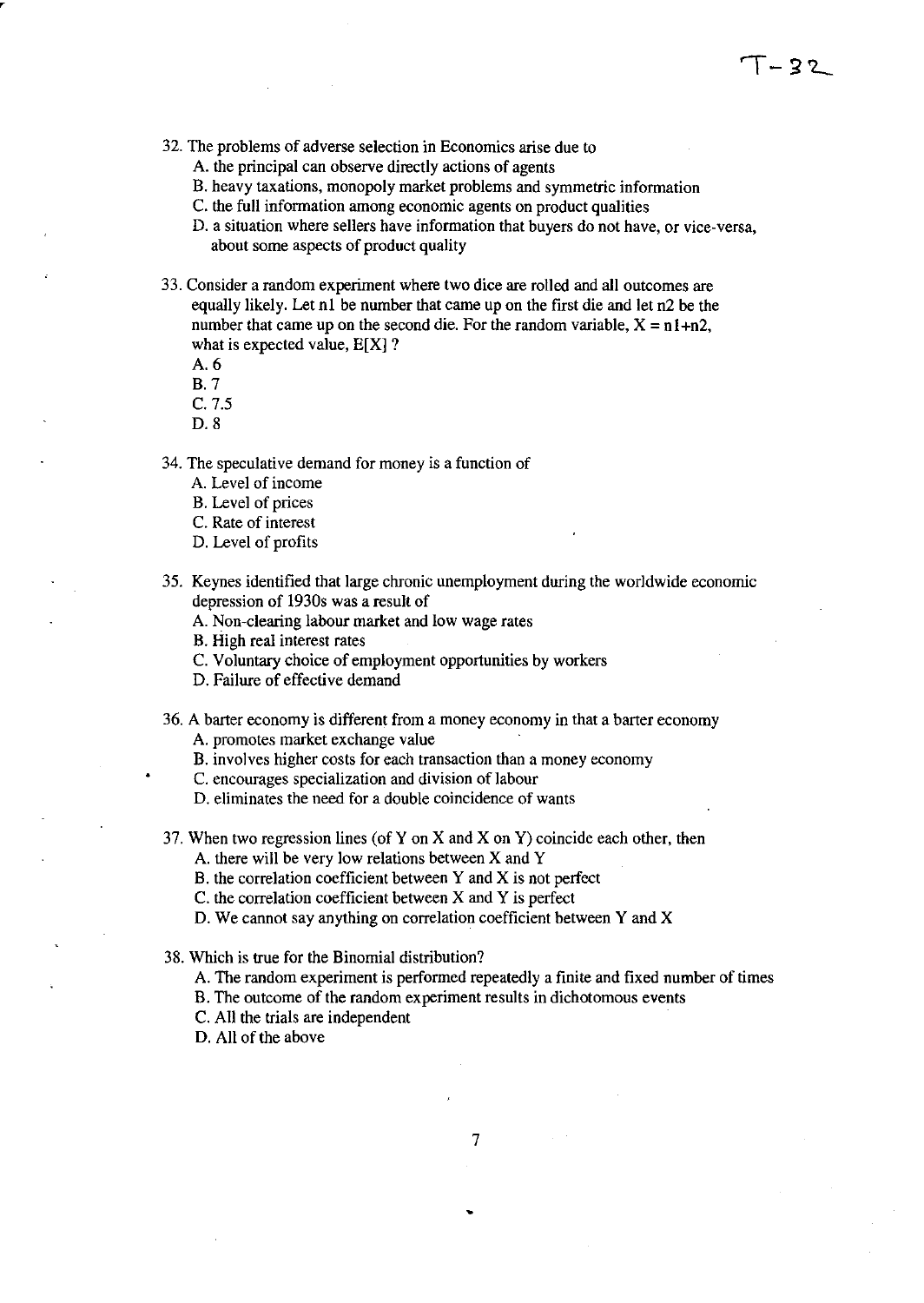- 39. Which one of the following statements is not true ?
	- A. t-test and F-test are parametric tests
	- B.  $\chi^2$  -test is generally a non-parametric test
	- C. Small sample tests can be used even for large samples but reverse is not always true

 $-92$ 

- D. t-statistic is for testing overall statistical significance, i.e., for testing model parameters as a whole taken together at a time
- 40. Interchange of any two rows or two columns will alter the ........... of a determinant
	- A. sign, but not the numerical value
	- B. the numerical value but not the sign
	- C. both the sign and numerical value
	- D. neither the sign nor the numerical value
- 41. Which is true for the Ricardian model of international true ?
	- A. if a country has a comparative advantage in a good, it cannot have an absolute advantage in that good
	- B. if a country has an absolute advantage in a good, it also has a comparative advantage in that good
	- C. a country with a comparative advantage in all goods cannot gain from trade
	- D. a country can have a comparative advantage in a good, at the same time that it has an absolute advantage in that good
- 42. Which of the following statements on "Linear Programming Problem" is true?
	- A. Only objective function is linear and constraints can be non-linear
	- B. Only constraint functions are linear and objective function can be non-linear
	- C. All constraint functions and objective function' are linear
	- D. Variables are non-negative and all constraint functions are of mixed type
- 43. The value of the definite integral  $\int_{0}^{2} (2-3x)dx$  is equal to o
	- $A. +2$ B. zero C.  $2x - 3x^2 + c$  where c is a constant  $D. -2$
- 44. The National Institution for Transforming India (NITI) was created on ..

A. 2nd October, 2016 B.  $1<sup>st</sup>$  January, 2015 C. 2<sup>nd</sup> October, 2015

- D. 1" January, 2016
- 45. According to the Composite SDG (Sustainable Development Goals) India Index 2018, two top performing states are
	- A. Punjab and Maharashtra
	- B. Kerala and Himachal Pradesh
	- C. Assam and Tamil Nadu
	- D. Andhra Pradesh and Telangana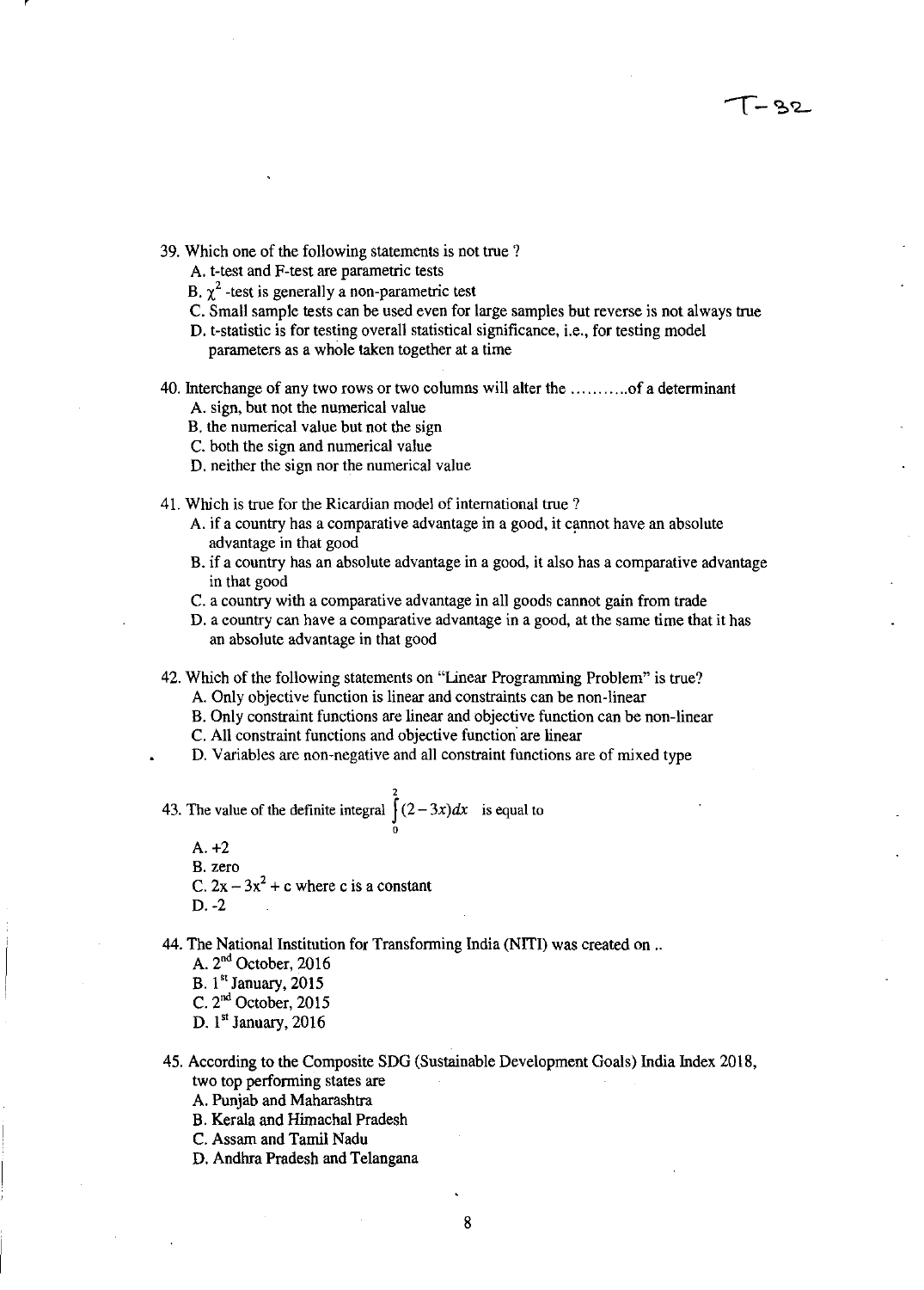# **1-3'2-**

46. Which category of items is currently outside the purview of GST in India?

A. Tyres and tubes, office furnitures and cloth items

B. Agricultural equipments and musical intrurnents

C. Petroleum products, electricity and alcohol for human consumption

O. None of the above

47. Pigouvian tax is a

A. tax on the real wealth of high income group households

B. tax on the income gains from lottery activities like 'Kaun Banega Crorepati'

C. corrective tax on any economic activity that generates negative externatilies

O. corrective tax on direct income to reduce income inequalities

48. In Indian tax system, which is not true for Goods and Services Tax (GST) ?

A. The Union Finance Minister is the chairperson of GST Council

B. It has a direct impact on the direct tax structure

C. GST system follows multiple tax rates

D. It has mainly two parts - Central GST and State GST

49. Pure public goods have the characteristics of

A. Non-excludability

B. Non-rival consumption

C. Non-rejectable

O. All of the above

50. What is the minimum value of the function  $f(x) = 4x^2 - 4x + 1$  ?

- A.O
- B.1I2
- C.l
- $D 4$

• 51. Comparisons of GOP levels across various countries are *most* accurate when:

A. Prices and the values of non-market activities are the same across countries

B. Prices are the same across countries

C. Prices for non-market activities are the same across countries

O. The value of non-market activities is the same across countries

52. The Gresham's Law in economics is associated with which statement?

A. Too much of high quality products and too low of low quality products are sold out

B. Too much of low quality products and too low of high quality products are sold out

C. Good money drives out bad money out of circulation

O. Bad money drives out good money out of circulation

53. Under a flexible exchange-rate system, the Indian rupee will appreciate against the Japanese Yen when

A. India has a trade deficit with Japan

B. India's inflation rate exceeds Japan's inflation rate

C. Real interest rates in India increase relatively higher to those in Japan

O. Japan's money supply decreases while India's money supply increases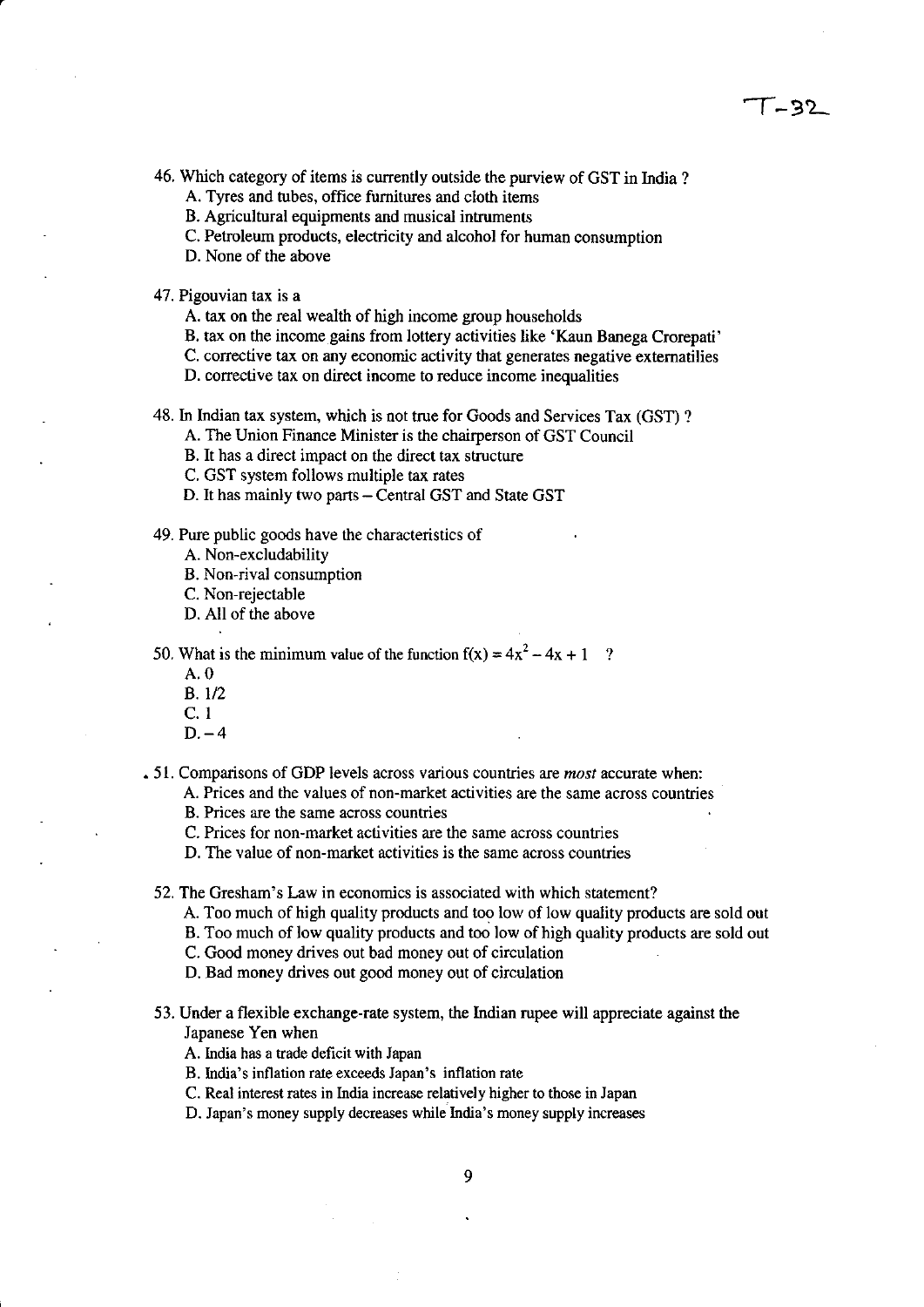### Answer following two questions (54 and 55) based on the information in Table 1

|  |  |  | Table 1 : Macro data for an economy |  |
|--|--|--|-------------------------------------|--|
|  |  |  |                                     |  |

| Items                   | Crores of Rupees |  |  |  |
|-------------------------|------------------|--|--|--|
| Consumption             | 4800             |  |  |  |
| Investment              | 1250             |  |  |  |
| Transfer payments       | 1055             |  |  |  |
| Government expenditures | 1250             |  |  |  |
| <b>Exports</b>          | 1100             |  |  |  |
| Imports                 | 900              |  |  |  |

54. In Table 1, the gross domestic product (GDP) is equal to

- A.73oo
- B.75oo
- C.10355
- D.9300

55. In Table I, the net exports of the economy is equal to

- A. 6400
- B.20oo
- C.2OO
- D.9OO

56. Which of the following describes the liquidity trap situation?

A. the horizontal portion of the liquidity preference curve

- B. the demand for money is infinitely elastic with respect to interest rate
- C. Reductions in interest rate decreases people's desire to hold cash balances
- D. Both (A) and (B) are true

57. If there is an exogenous increase in money supply, then,

- A. There will be more money available for speculative purposes
- B. The price of bonds will fall as all people attempt to sell bonds
- C. The demand for transaction balances will rise

D. None of the above

58. Hyperinflation usually occurs when

- A. Firms demand higher and higher prices while selling their products
- B. the country's government is forced to print money to finance its spending
- C. People start spending too much money for consumption
- D. Fiscal deficits are maintained at a small amount

59. Based on which assertion, Milton Friedman challenged Keynesian economics?

- A. Short-run stability of demand for money
- B. Long-run stability of demand for money
- C. Short-run instability of demand for money
- D. Interest inelasticity of money demand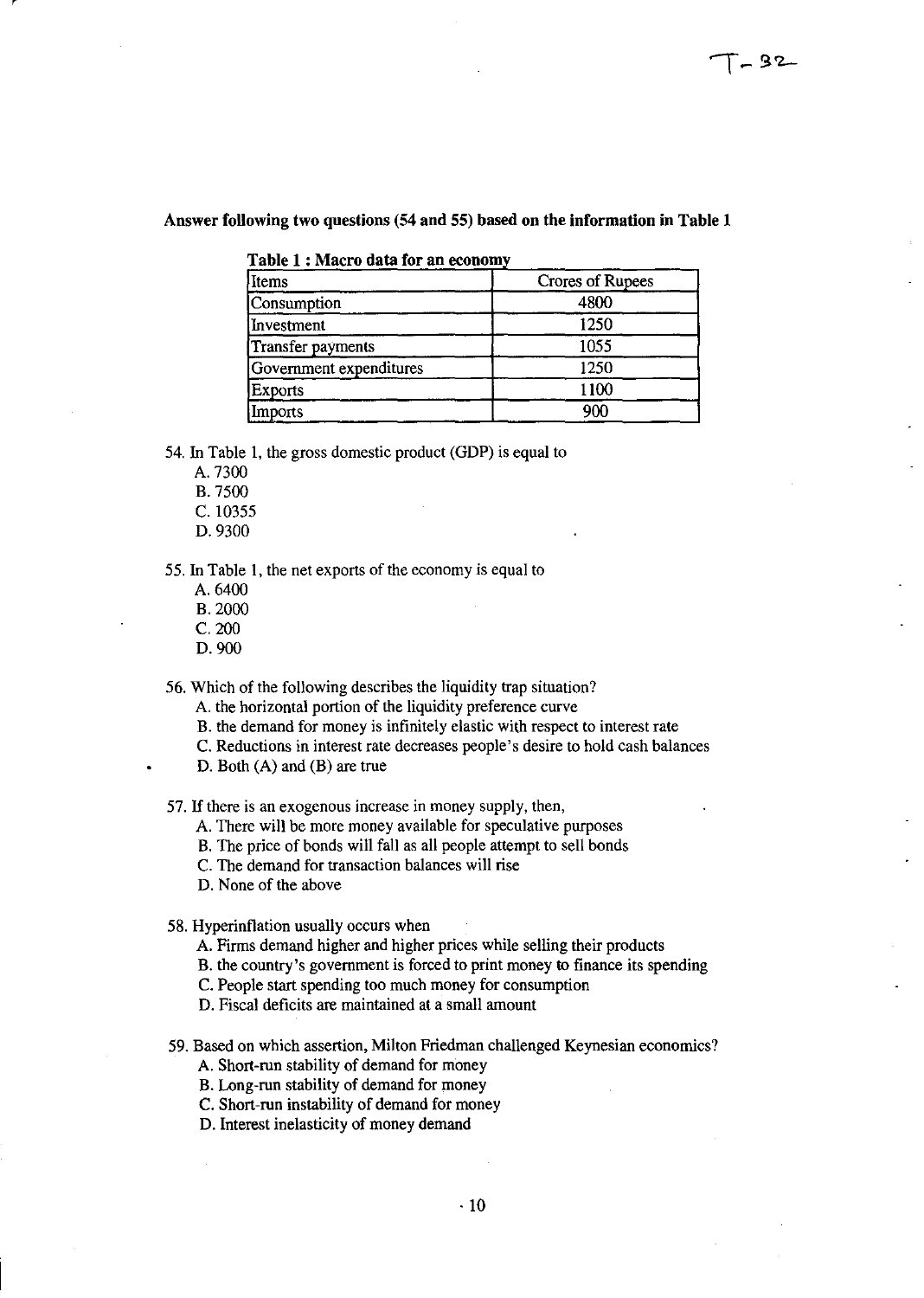- 60. Significance level in estimation of a parameter can be related to
	- A. Type I error
	- B. Type II error
	- C. Both Type I and Type II errors
	- D. Variance of the sample
- 61. Consider an estimator  $\text{Ta} = t(XI, X2, \ldots, Xn)$  based on a random sample of size n for a parameter  $\theta$  for some random variable, X. If it is found that  $Var(Tn)$  is minimum among the given class of estimators for  $\theta$ , then Tn is said to be:
	- A. consistent
	- B. efficient
	- C. unbiased
	- D. sufficient
- 62. Which of the following is a trade weighted average of a country's bilateral exchange rates, expressed as an index number relative to the base year?
	- A. Real exchange rate
	- B. Effective exchange rate
	- C. Floating exchange rate
	- D. Bilateral exchange rate
- 63. Which of the following policy choices represents a combination of fiscal and monetary policies designed to bring the economy out of a recession?
	- A. Increasing both taxes and the discount rate
	- B. Decreasing both taxes and the money supply
	- C. Increasing government spending and decreasing the central bank rate
	- D. Increasing both taxes and the money supply
- 64. Which of the following is a recent paradox in trends in inflation rates in India?

A. Inflation rates based on WPI and CPI are decreasing

B. Inflation rates based on WPI and CPI are increasing

C. Inflation rate based on WPI is increasing & inflation rate based on CPI is decreasing D.lnflation rate based on WPI is decreasing & inflation rate based on CPI is increasing

65. Which of the following a British economist whose contributions are seen as constituting the economic theory offered by Mercantilism?

A. Adam Smith

- B. Thomas Mun
- C. J. S. Mill
- D. J. M. Keynes

66. 'Division of Labour' in Adam Smith's economic analysis implies

- A. Specialisation
- B. Social security
- C. Minimum needs
- D. None of the above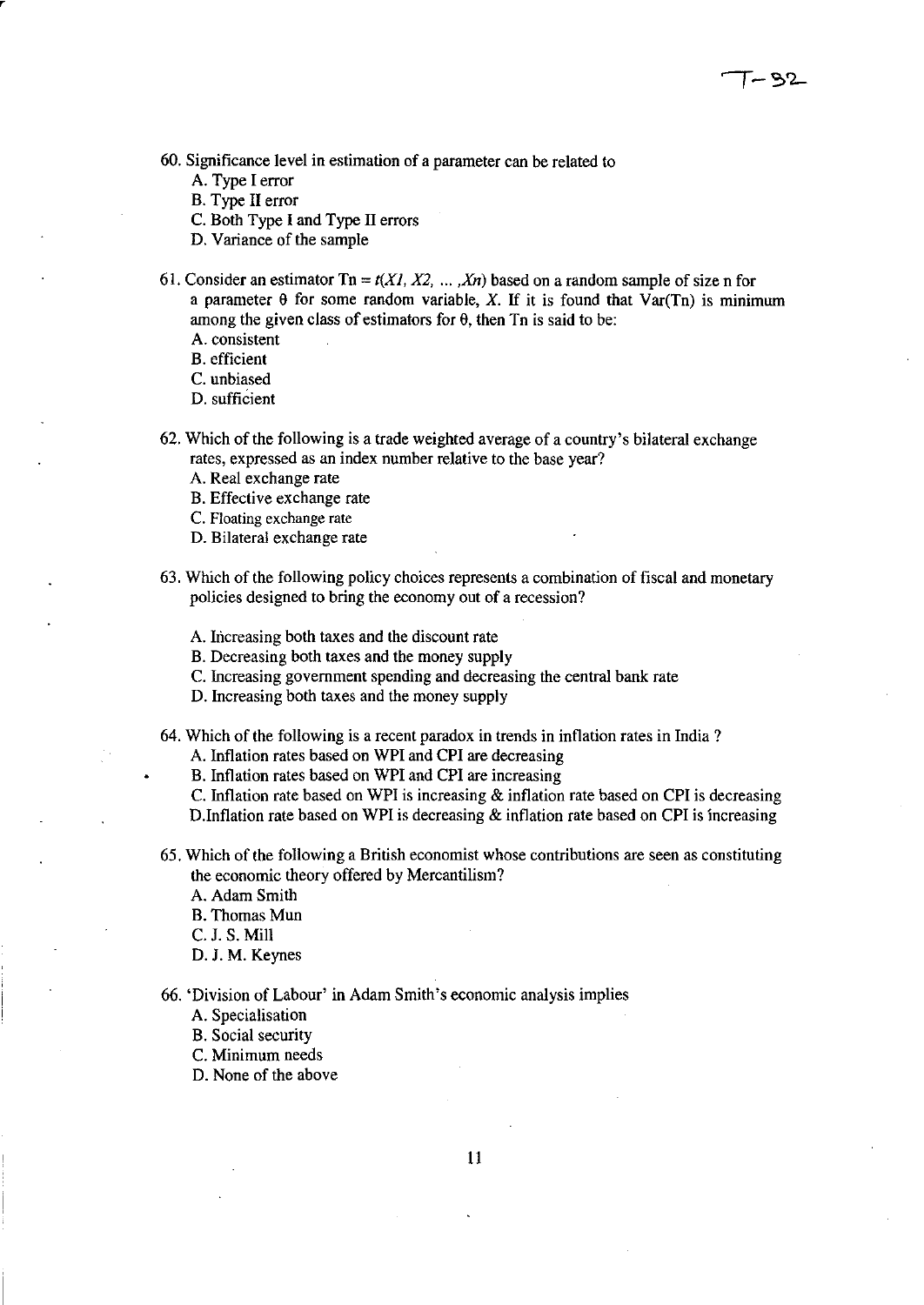- $67$ . A monopolist is trying to maximize total profit. He has the following average revenue function  $P = 63 - 4Q$  and the total cost function is given by  $TC = 20 + 15Q$  where Q is the output and P is the output price. What is the total profit of the monopolist?
	- A.63
	- B.124
	- C. 155
	- D.529

6S. The name of Francois Quesnay is associated with

A. Capital accumulation and system of natural liberty

- B. The Gospel of Wealth
- C. Tableau Economique and ideas of the physiocrats
- D. Tableau Economique and ideas of building a wealthy and powerful state
- 69. Who defined "Economics is the science which studies human behaviour as a relationship between ends and scarce means which have alternative uses" ?
	- A. Alfred Marshall

B. Lionel Robbins

C. Davjd Ricardo

- D. P. A. Samuelson
- 70. The Fisher Effect in economics states that the real interest rate equals the nominal interest rate minus the expected inflation rate.
	- A. minus the expected exchange rate
	- B. plus the expected interest rate
	- C. minus the expected inflation rate
	- D. plus the expected inflation rate
- 71. The basic of objective behind holding Buffer Stocks by Food Corporation of India is...
	- A. to cater to targeted public distribution system
	- B. to enable farmers to meet their costs of production
	- C. to meet the requirements of rich
	- D. to stabilize prices during acute situations

72. India does not import any milk or milk products from which country ?

- It was banned due owing to presence of toxic melamine content in milk which started in September 200S and is being extended till December 23, 201S or until further orders. A. Pakistan
- B. China\*
- C. Bangladesh
- D. Singapore
- 73. In which of the following Acts in India, the target was set for reduction in revenue deficit and fiscal deficit only, and not for primary deficit?
	- A. The Fiscal Responsibility and Budget Management (FRBM) Act, 2003
	- B. The Fiscal Responsibility and Budget Management (FRBM) Act, 2005
	- C. The Finance Commission of India Act, 2016
	- D. Revenue and Expenditure Management Act, 2017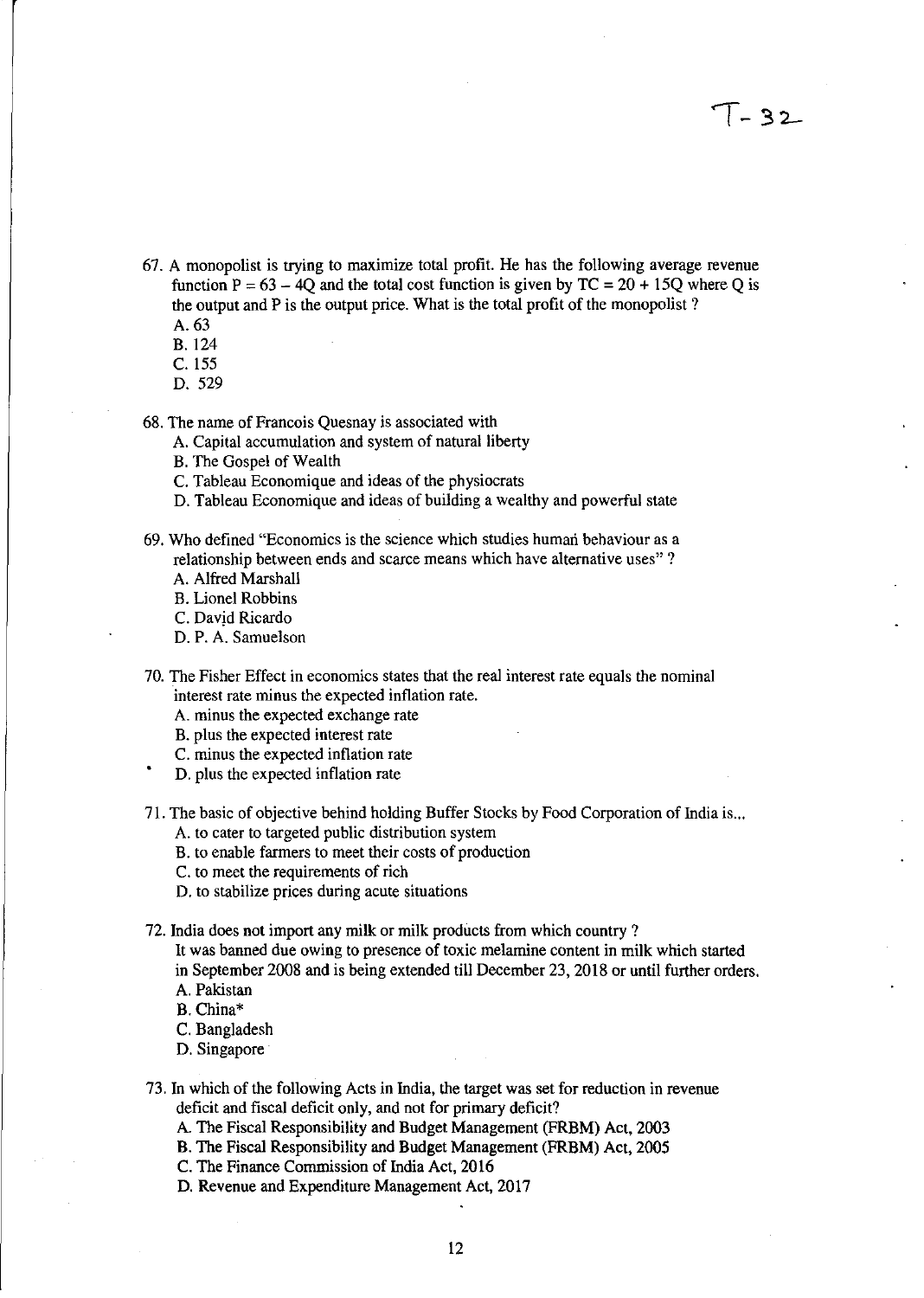74. Consider the following matrix:

$$
H = \begin{bmatrix} -3 & 4 & -1 \\ 4 & -6 & 2 \\ -1 & 2 & -10 \end{bmatrix}
$$

Then,

A. Matrix H is positive semi-definite

B. Matrix H is positive definite

C. Matrix H is negative definite

D. Matrix H is indefinite

75. Widespread agrarian crisis in India is *largely* emanates from ......

A. excessive import competition to farm sector

B. inadequate credit to the farm sector

C. inadequate output prices for the crops

D. outdated farm management of the farmers

76. WTO formation and implementations of its agreements have benefitted many developed countries but failed to benefit many developing countries, because .....

 $-32$ 

A. Developed countries imposed high tariffs

B. Developing countries reduced their exports

C. Developing countries could not reduce their subsidies

D. Developed countries continued their invisible subsidies

77. One of the main successes of Mid Day Meal Programme of the Government of India is A. removing mass starvation

B. solving the problem of vaccination deficit

C. reducing high dropout rate in schools

D. reducing learning disability

78. In which of the following years, University of Hyderabad was established?

A. 1974

B.1975

- C. 1976
- D. 1979

79. Contributions of six sectors, viz., agriculture, forestry and logging, fishing, mining and quarrying, manufacturing, and construction to the Gross Domestic Product (GDP) of India is estimated with the adoption of

A. Income method

B. Expenditure method

C. Product method

D. A combination of any two of the above methods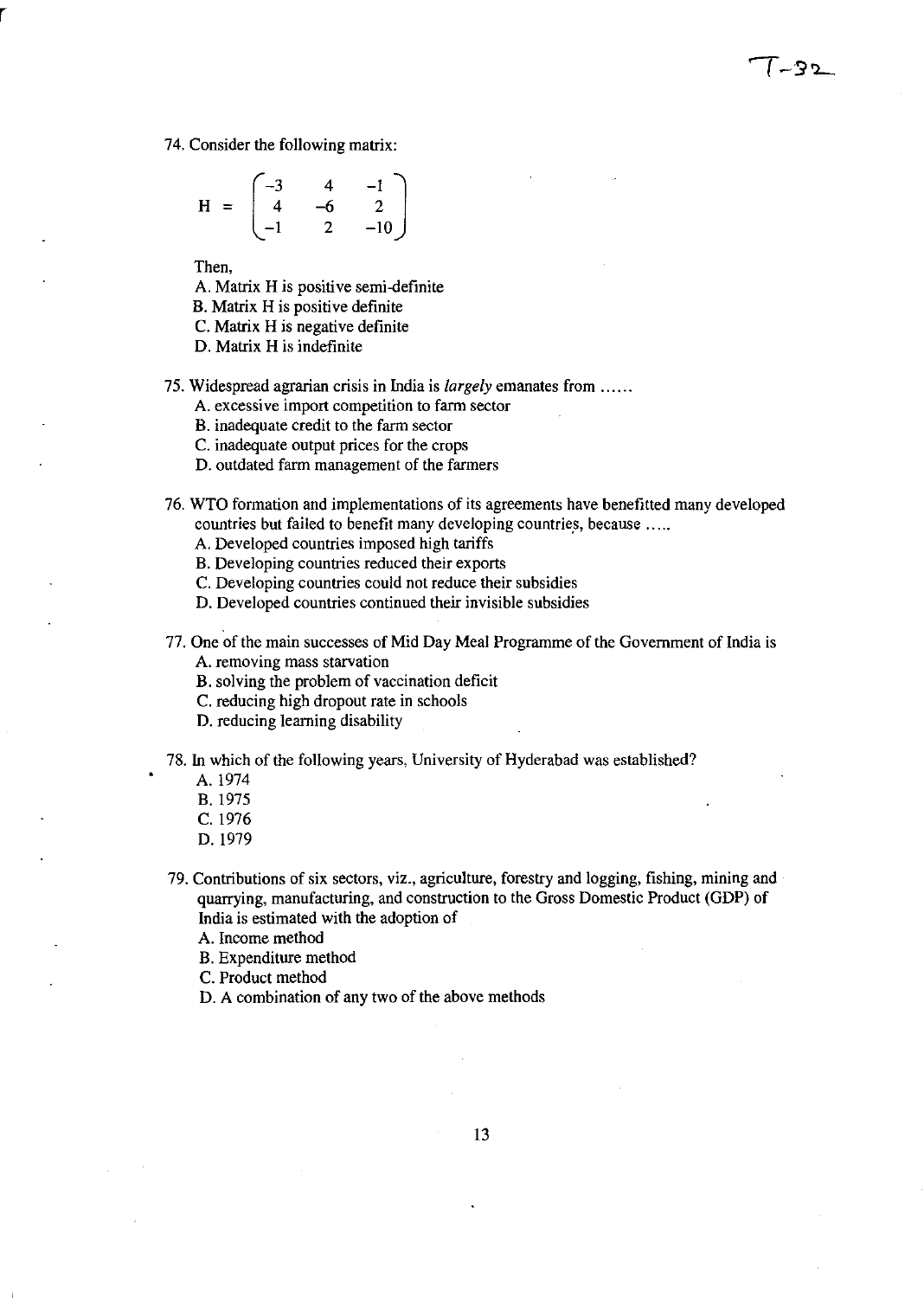

## Answer following three questions (80 and 82) from information given in Diagram 1

Diagram 1: The initial equilibrium of the consumer is at point A where indifference curve I1 is tangent to the budget line BC1. If the price of commodity Y falls, the budget line shifts to BC2 and new equilibrium of the consumer is at point C.

- 80. In Diagram 1, the movement of the consumer from point A to point C is due to
	- A. Utility effect
	- B. Price effect
	- C. 1ncome effect
	- D. Substitution effect
- 81. 1n Diagram 1, the movement of the consumer from point A to point B is due 'to A. Utility effect
	- B. Price effect
	- C. Income effect
	- D. Substitution effect

## 82. 1n Diagram 1, good Y is an inferior good because

- A. point C is to the right of point A such that  $Y2 > Y1$
- B. point C is to the left of point B such that  $Y2 < Ys$
- C. point B is to the right of point A such that  $Y_s > Y_1$
- D. none of the above
- 83. Currently, Assam contributes about ........ of total tea production of India. (Source: www.teaboard.gov.in)
	- A.25%
	- B.50%
	- C.85%
	- D.92%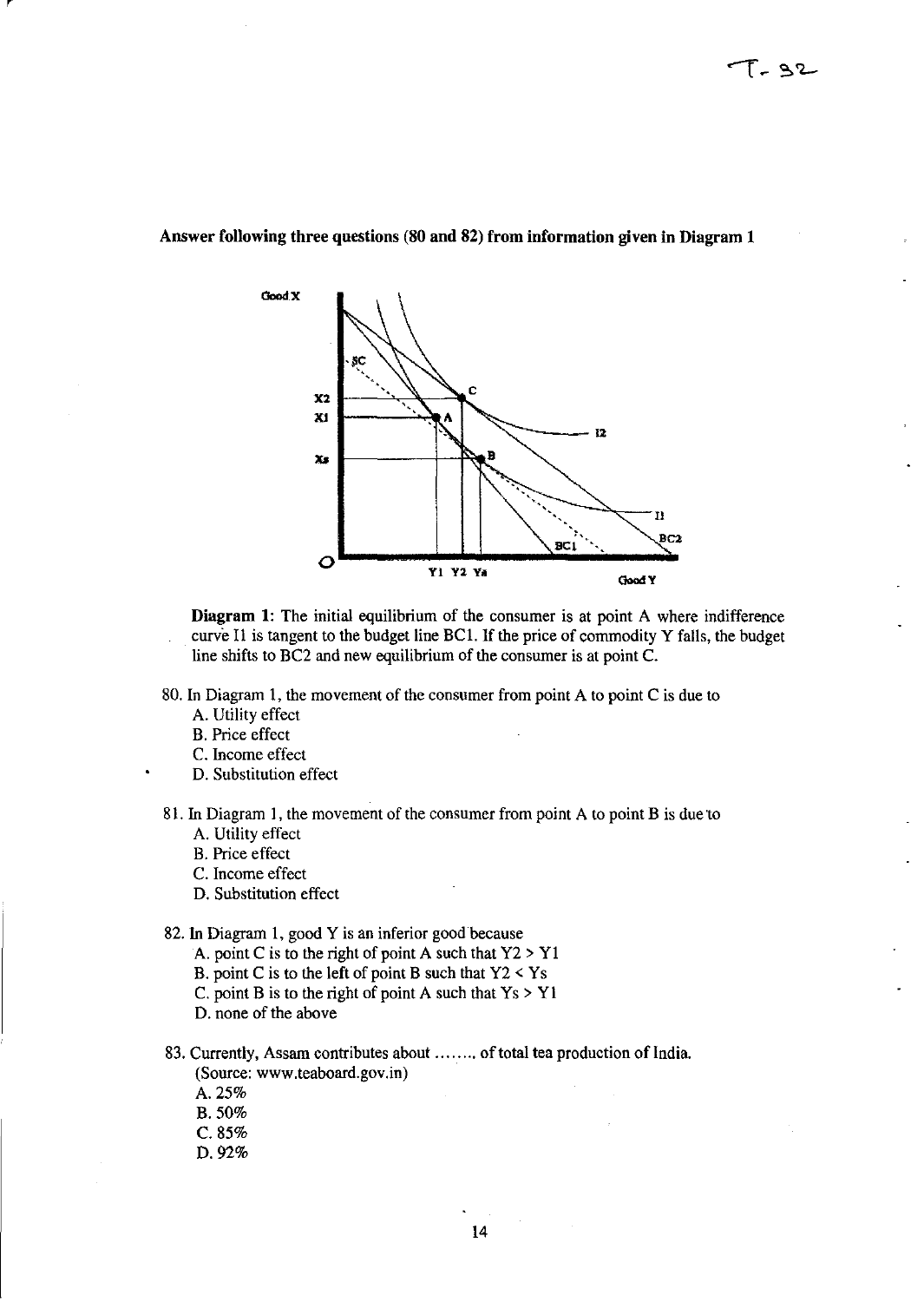- 84. As per the 2011 census of India, which state had the highest literacy rate? (Source: https://www.census2011.co.in/facts/highstateliteracy.html)
	- A. Kerala followed by Mizoram and Lakshadweep
	- B. Kerala followed by Tripura and Puducherry
	- C. Tripura followed by Kerala and Mizoram
	- D. Tripura followed by Kerala and Goa



**Diagram** 2: Percentage share of contribution of Industry and Services in GDP of India

- 85. **In Diagram** 2, which of the following statements is not true ?
	- A. Contribution share of services has been higher than that of industry after 1950-51
	- B. Contribution shares of both services and industry sectors to GDP in India have been increasing during post-liberalization period'
	- C. Share of industry's contribution in GDP increased by 15 percentage points during 1950-51 to 2017-18
	- D. Share of services sector's contribution in GDP increased by 15 percentage points during 1991-92 to 2017-18
- 86. In the general equilibrium anal ysis, which is related to re-distribution of wealth?
	- A. First Fundamental Theorem of We1fare Economics
	- B. Second Fundamental Theorem of Welfare Economics
	- C. Coase Theorem
	- D. Walrasian Tatonnement Process Theorem
- 87. To sell commodities at their cost of production in competitive markets and yet be able to make a surplus over and above cost of production as a contradiction in the general formula of capital has been identified by which of the following scholars?
	- A. David Ricardo
	- B. Adam Smith
	- C. Karl Marx
	- D. Joseph Stiglitz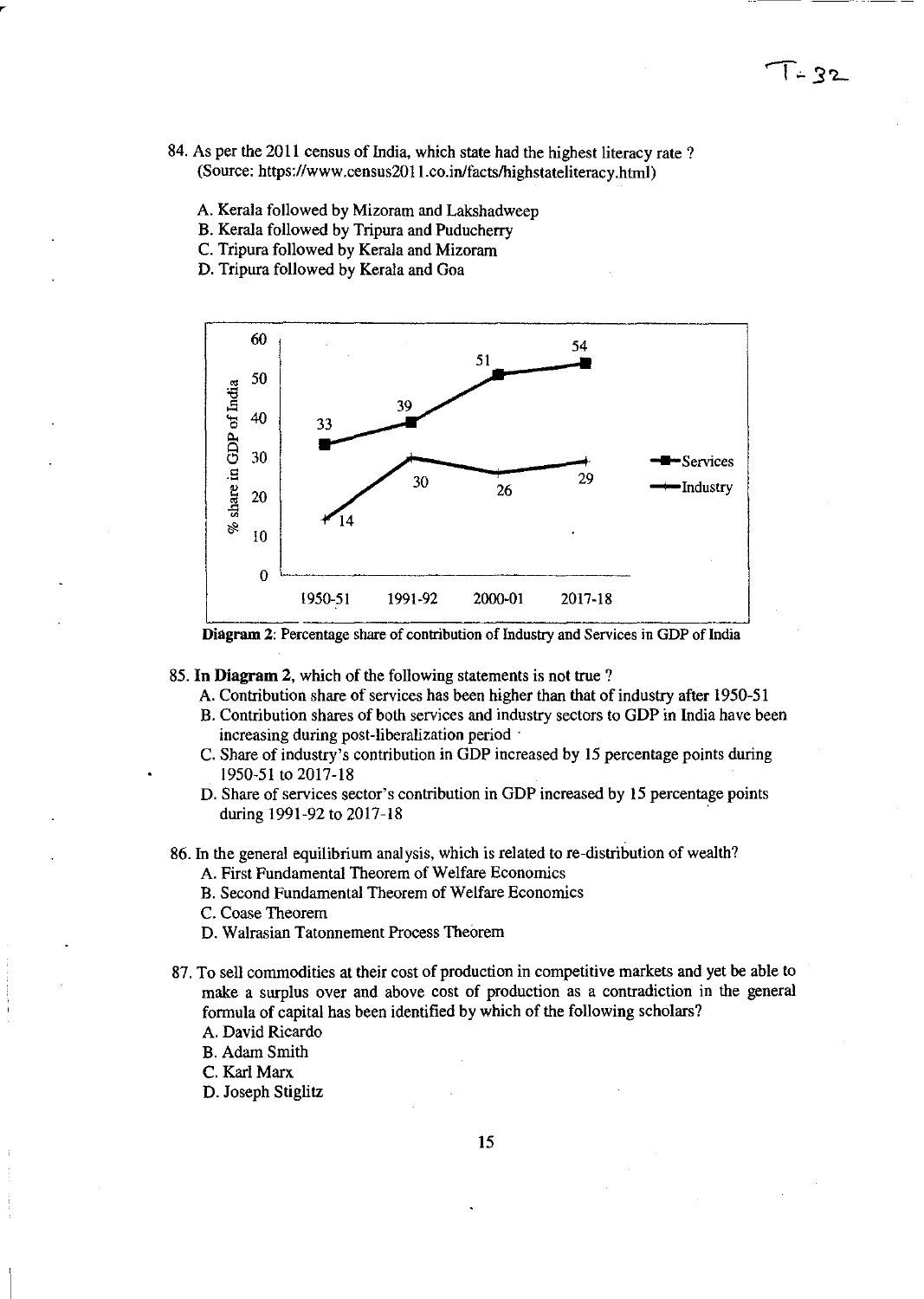88. In general equilibrium models, which one is the definition of Numeraire price?

A. Price of a commodity which makes the excess demand as equal to zero

B. Price at which the total profit is the maximum

C. Price at which the pareto optimal condition is satisfied

D. Price of a commodity taken as constant (generally as equal to 1) and other prices are interpreted as being measured relative to it

89. Which of the following will describe the Simplest model of Robinson Crusoe Economy?

A. One producer, one consumer and one good

- B. One producer, one consumer and two goods\*
- C. Two consumers and two goods

,.--

- D. Two goods, two factors and two consumers
- 90. Which is not related to 'Contract Curve' of pareto efficient allocations?
	- A. Edgeworth Box is used for analysis with 2 goods and 2 consumers
	- B. It is a set of pareto efficient allocations where production is involved
	- C. It occurs as a result of mutually beneficial trading between 2 consumers
	- D. It assumes fixed endowments of goods and no production is involved

91. Which is not a reason for the existence of increasing opportunity costs?

- A. Technology differs among countries
	- B. Inputs are not used in the same fixed proportion in production of all goods
	- C. Factors of production are not homogenous
	- D. For a country to produce more of a good, it must use resources that are less and less suited to the production of that good
- 92. Consider following statements on the Pure theory of international trade:

Statement 1: The central concern of the pure theory of international trade is to explain the causes of international trade and the determination of the equilibrium prices and quantities of traded goods and to analyze the effects of trade on economic welfare.

Statement 2: The pure theory of international trade is concerned with both positive and normative questions.

Which of the following statements is true ?

- A. Only statement I is true
- B. Only statement 2 is true
- C. Both statement 1 and 2 are true
- D. Both statement 1 and 2 are false

### 93. Which one of the following transactions constitutes the best form of capital injections?

A. The home country receives aid from the International Monetary Fund

- B. Immigrant workers transfer their salaries to their home countries
- C. The government raises taxes and uses the proceeds to buy computers abroad
- D. Domestic firms invest in foreign countries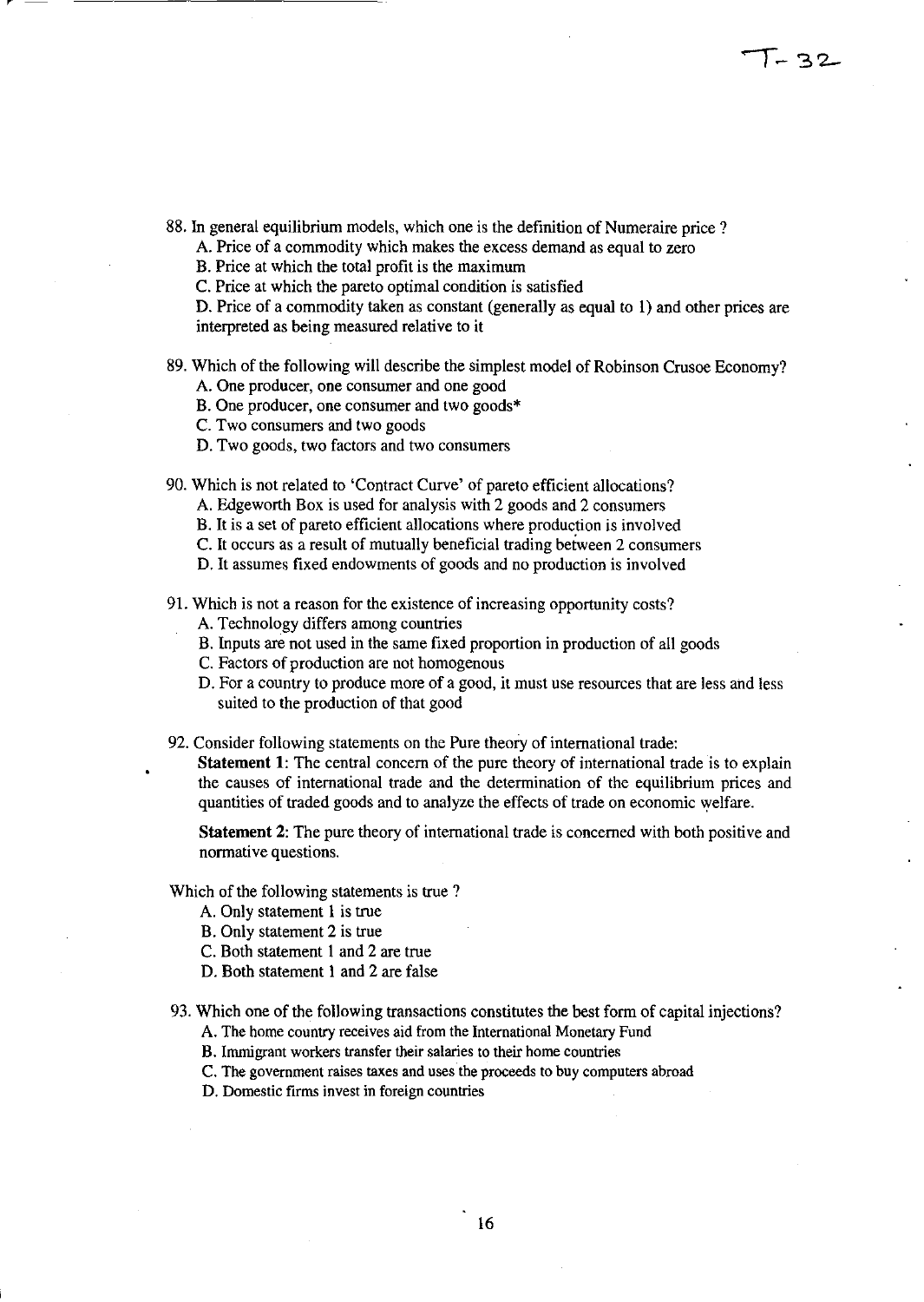94. The Heckscher-Ohlin theory of international trade states that

- A. a country will import goods that use its abundant factors intensively, and export goods that use its scarce factors intensively.
- B. a country will import goods that use its abundant factors intensively, and will not export any goods
- C. a country will export goods that use its abundant factors intensively, and will not import any goods
- D. a country will export goods that use its abundant factors intensively, and import goods that use its scarce factors intensively
- 95. A macroeconomic indicator for which there is no annual data in India is
	- A. GDP
	- B. Net exports
	- C. Employment
	- D. Money supply
- 96. Given the function  $y = x^4 + x$ , second order derivative of y with respect to x is .....
	- A.  $4x^3 + x^2$
	- B. 12x
	- C.  $4x^3 + 1$
	- D.  $12x^2$

97. Which is true for the Solow growth model?

When the propensity to save increases, then the aggregate production function

- A.. becomes linear and slopes downward
- B. remains constant and becomes horizontal
- C. shifts upwards
- D. shifts down continuously
- 98. Incremental capital-output ratio is assumed to be .... in Harrod-Domar model of growth
	- A. increasing continuously .
	- B. decreasing and it tends to be zero
	- C. increasing first and then decreasing
	- D. constant
- 99. Which two economists won Economics Nobel Prize in 1969 "for having developed and applied dynamic models for the analysis of economic processes" ?
	- A. James A. Mirrlees and Paul A. Samuelson
	- B. Trygve Haavelmo and Milton Friedman
	- C. Jan Tinbergen and Ragnar Frisch
	- D. Robert M. Solow and L R. Klein

100. Which is not included in Human Development Index (HOI) calculation?

- A. Life expectancy
- B. Educational attainment
- C. Per capita GDP
- D. Unemployment

---x---